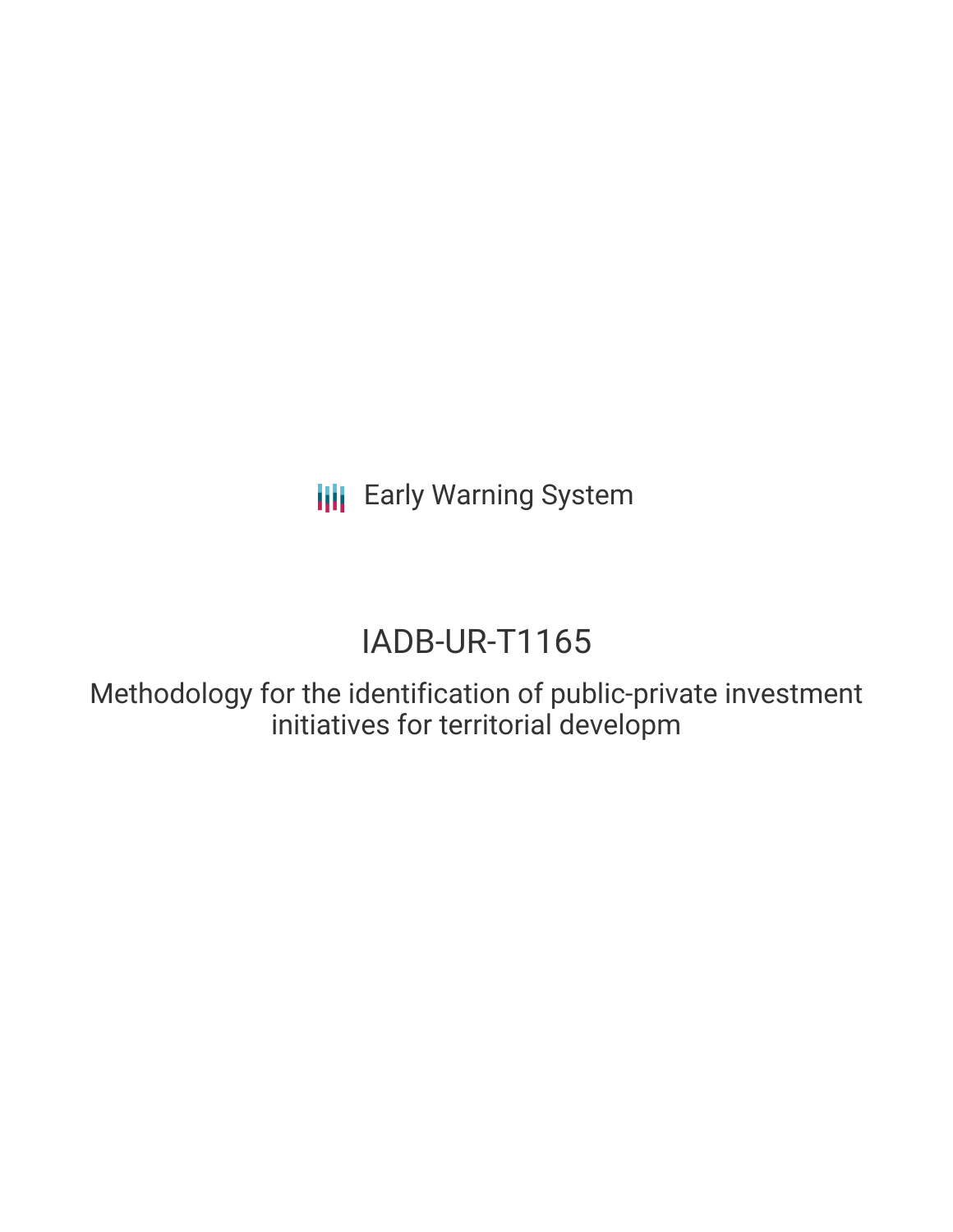

### **Quick Facts**

| <b>Countries</b>               | Uruguay                                |
|--------------------------------|----------------------------------------|
| <b>Financial Institutions</b>  | Inter-American Development Bank (IADB) |
| <b>Status</b>                  | Active                                 |
| <b>Bank Risk Rating</b>        | C                                      |
| <b>Voting Date</b>             | 2018-11-09                             |
| <b>Borrower</b>                | Government of Uruguay                  |
| <b>Sectors</b>                 | Finance, Infrastructure                |
| <b>Investment Type(s)</b>      | Grant                                  |
| <b>Investment Amount (USD)</b> | $$0.35$ million                        |
| <b>Project Cost (USD)</b>      | $$0.35$ million                        |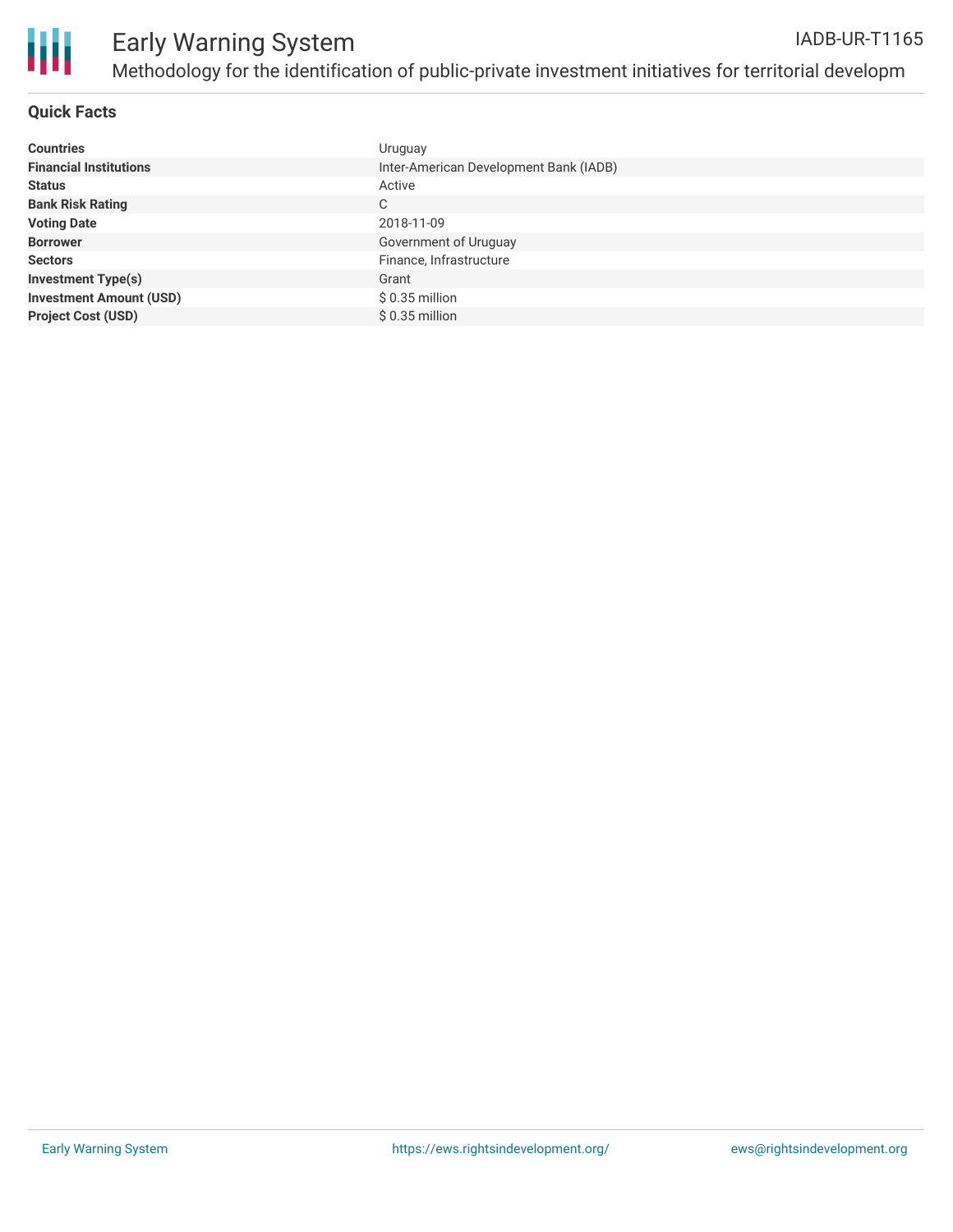

# **Project Description**

The main objective is to contribute with Uruguayan Government in the promotion of the territory and identification and development of opportunities for strategic projects of a regional nature with the capacity to attract national and international investment, public and private.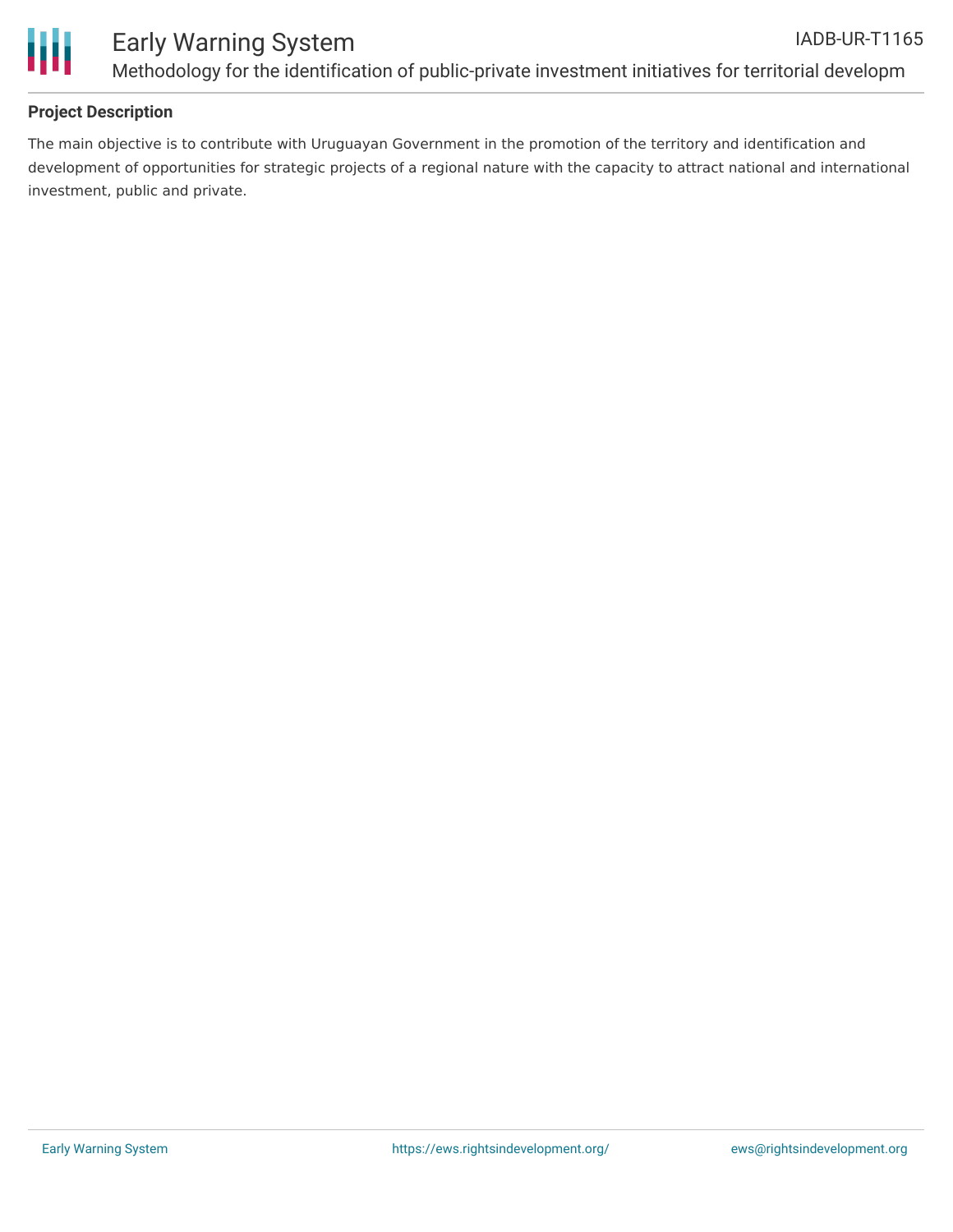

#### Early Warning System Methodology for the identification of public-private investment initiatives for territorial developm IADB-UR-T1165

#### **Investment Description**

• Inter-American Development Bank (IADB)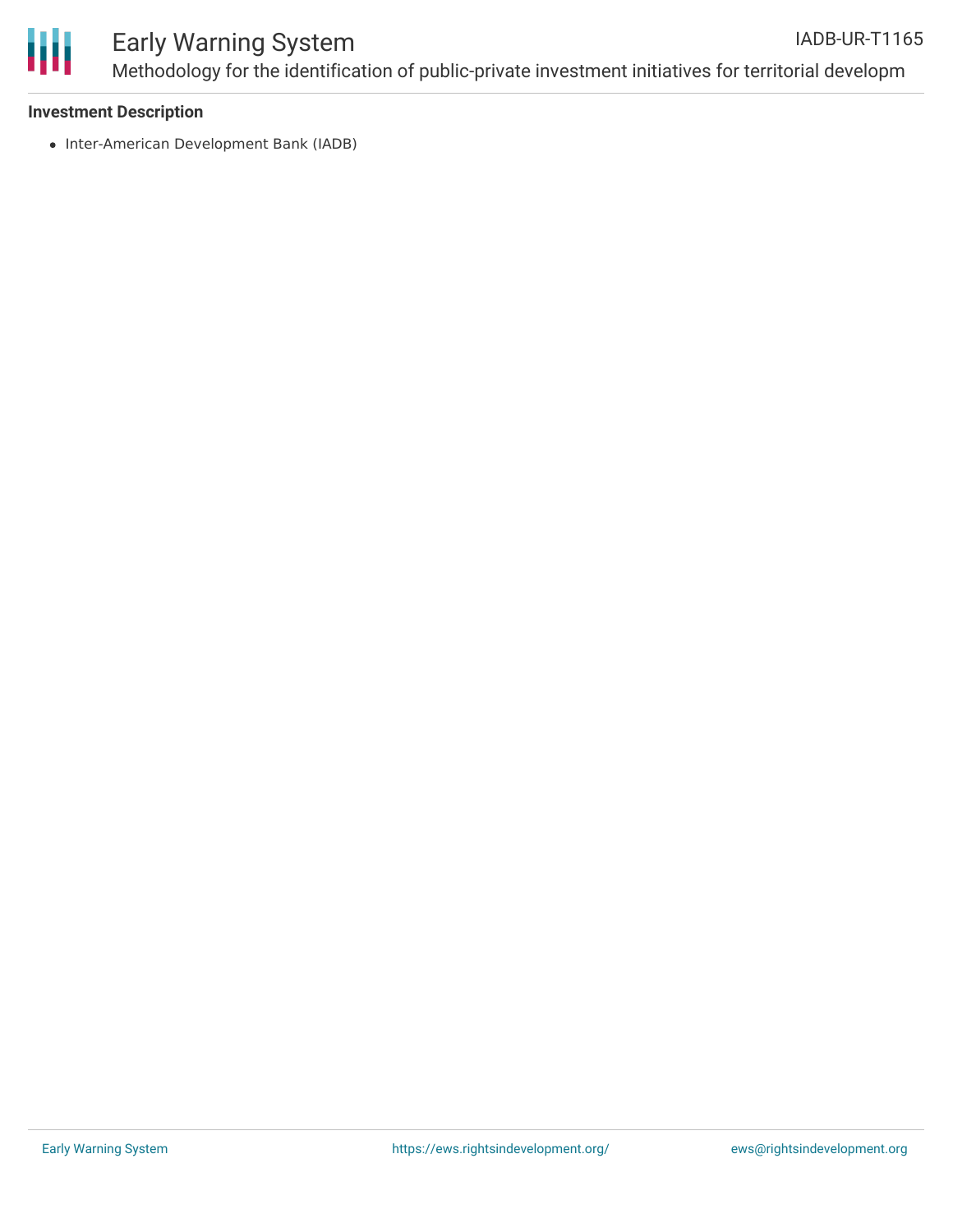# **Contact Information**

#### ACCOUNTABILITY MECHANISM OF IADB

The Independent Consultation and Investigation Mechanism (MICI) is the independent complaint mechanism and fact-finding body for people who have been or are likely to be adversely affected by an Inter-American Development Bank (IDB) or Inter-American Investment Corporation (IIC)-funded project. If you submit a complaint to MICI, they may assist you in addressing the problems you raised through a dispute-resolution process with those implementing the project and/or through an investigation to assess whether the IDB or IIC is following its own policies for preventing or mitigating harm to people or the environment. You can submit a complaint by sending an email to MICI@iadb.org. You can learn more about the MICI and how to file a complaint at http://www.iadb.org/en/mici/mici,1752.html (in English) or http://www.iadb.org/es/mici/mici,1752.html (Spanish).